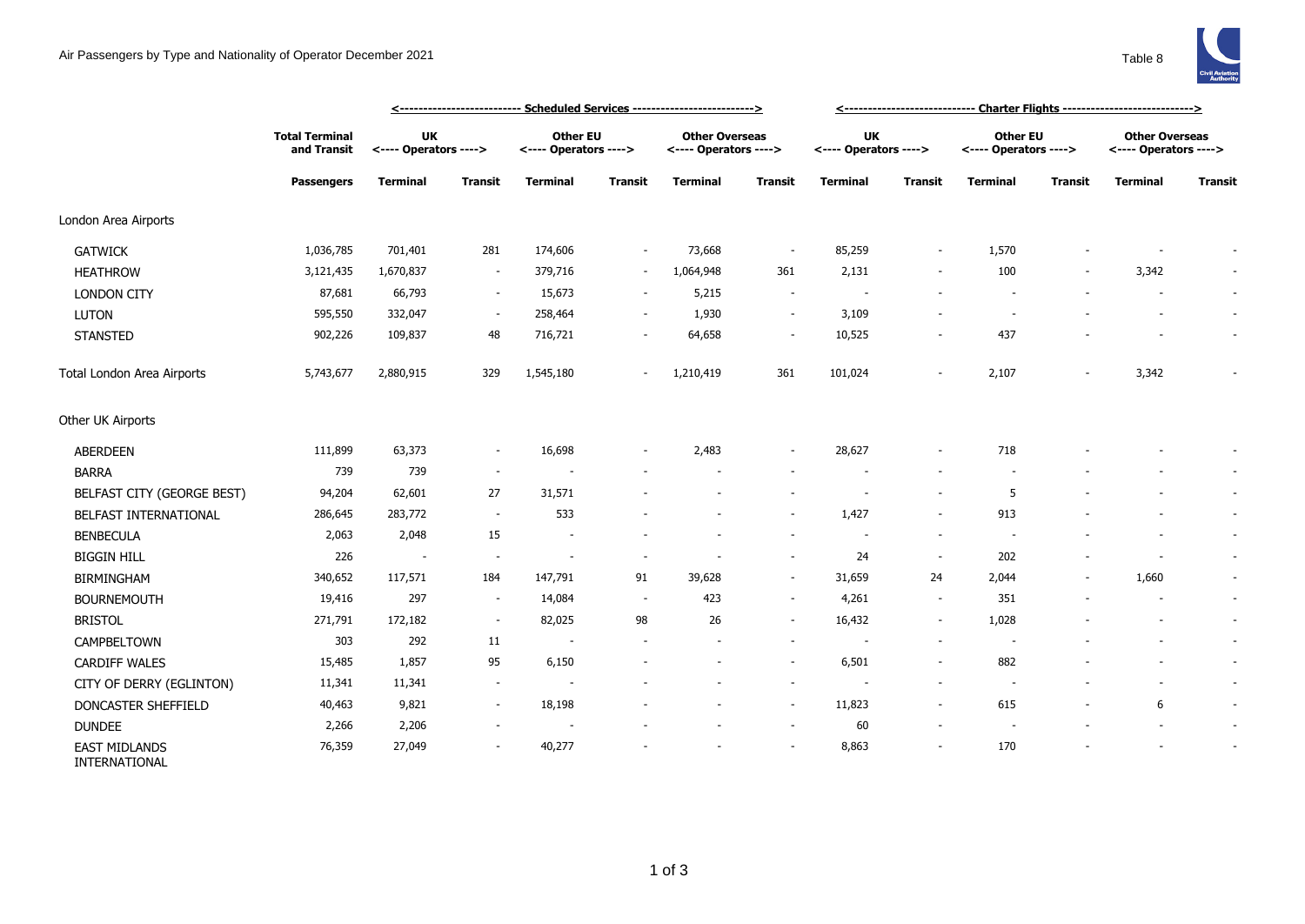

|                                          |                                                           | <u> &lt;-------------------------- Scheduled Services --------------------------&gt;</u> |                          |                                          |                          |                                                |                          |                                    |                          |                                          |                |                                                |                |
|------------------------------------------|-----------------------------------------------------------|------------------------------------------------------------------------------------------|--------------------------|------------------------------------------|--------------------------|------------------------------------------------|--------------------------|------------------------------------|--------------------------|------------------------------------------|----------------|------------------------------------------------|----------------|
|                                          | <b>Total Terminal</b><br>and Transit<br><b>Passengers</b> | <b>UK</b><br><---- Operators ---->                                                       |                          | <b>Other EU</b><br><---- Operators ----> |                          | <b>Other Overseas</b><br><---- Operators ----> |                          | <b>UK</b><br><---- Operators ----> |                          | <b>Other EU</b><br><---- Operators ----> |                | <b>Other Overseas</b><br><---- Operators ----> |                |
|                                          |                                                           | <b>Terminal</b>                                                                          | <b>Transit</b>           | <b>Terminal</b>                          | <b>Transit</b>           | <b>Terminal</b>                                | <b>Transit</b>           | <b>Terminal</b>                    | <b>Transit</b>           | <b>Terminal</b>                          | <b>Transit</b> | <b>Terminal</b>                                | <b>Transit</b> |
| Other UK Airports                        |                                                           |                                                                                          |                          |                                          |                          |                                                |                          |                                    |                          |                                          |                |                                                |                |
| <b>EDINBURGH</b>                         | 437,102                                                   | 240,516                                                                                  | $\sim$                   | 176,302                                  | $\overline{\phantom{a}}$ | 14,764                                         | $\sim$                   | 5,435                              | $\overline{\phantom{a}}$ | 85                                       |                |                                                |                |
| <b>EXETER</b>                            | 15,099                                                    | 9,378                                                                                    | $\sim$                   | 1,222                                    |                          |                                                | $\sim$                   | 4,117                              | $\overline{\phantom{a}}$ | 382                                      |                |                                                |                |
| <b>GLASGOW</b>                           | 278,393                                                   | 212,973                                                                                  | 101                      | 37,406                                   | $\sim$                   | 18,673                                         | $\sim$                   | 7,565                              | $\sim$                   | 1,675                                    |                | $\overline{\phantom{a}}$                       | $\sim$         |
| <b>HUMBERSIDE</b>                        | 4,512                                                     | 650                                                                                      | $\sim$                   | 942                                      |                          |                                                | $\sim$                   | 1,448                              | $\overline{\phantom{a}}$ | 1,455                                    |                | 17                                             | $\sim$         |
| <b>INVERNESS</b>                         | 39,159                                                    | 37,805                                                                                   | $\overline{\phantom{a}}$ | 1,262                                    |                          |                                                |                          | 92                                 |                          |                                          |                |                                                | $\sim$         |
| <b>ISLAY</b>                             | 1,181                                                     | 1,162                                                                                    | 19                       | $\overline{\phantom{a}}$                 |                          |                                                |                          |                                    |                          |                                          |                | $\sim$                                         | $\sim$         |
| ISLES OF SCILLY (ST.MARYS)               | 2,286                                                     | 2,286                                                                                    | $\overline{\phantom{a}}$ |                                          |                          |                                                |                          |                                    |                          |                                          |                |                                                | $\sim$         |
| <b>KIRKWALL</b>                          | 8,416                                                     | 7,791                                                                                    | 625                      |                                          |                          |                                                |                          |                                    |                          |                                          |                |                                                | $\sim$         |
| LANDS END (ST JUST)                      | 2,160                                                     | 2,160                                                                                    | $\sim$                   |                                          |                          |                                                |                          |                                    |                          |                                          |                |                                                | $\sim$         |
| <b>LEEDS BRADFORD</b>                    | 74,693                                                    | 41,963                                                                                   | 54                       | 31,274                                   |                          |                                                | $\sim$                   | 1,402                              |                          |                                          |                |                                                | $\sim$         |
| LERWICK (TINGWALL)                       | 138                                                       | 138                                                                                      | $\sim$                   |                                          |                          |                                                | $\sim$                   |                                    |                          |                                          |                |                                                | $\sim$         |
| LIVERPOOL (JOHN LENNON)                  | 143,914                                                   | 72,334                                                                                   | $\sim$                   | 69,457                                   |                          |                                                | $\sim$                   | 994                                |                          | 1,129                                    |                |                                                | $\sim$         |
| <b>MANCHESTER</b>                        | 907,245                                                   | 356,951                                                                                  | 68                       | 306,802                                  | $\sim$                   | 153,715                                        | 608                      | 85,118                             | 62                       | 1,018                                    | $\sim$         | 2,903                                          | $\sim$         |
| <b>NEWCASTLE</b>                         | 134,347                                                   | 88,279                                                                                   | 244                      | 36,944                                   | $\sim$                   | 8,387                                          | $\sim$                   | 493                                | $\overline{\phantom{a}}$ |                                          |                |                                                | $\sim$         |
| NEWQUAY                                  | 4,825                                                     | 3,612                                                                                    | $\sim$                   | 1,066                                    |                          |                                                |                          |                                    |                          | 147                                      |                |                                                | $\sim$         |
| <b>NORWICH</b>                           | 12,232                                                    | 3,349                                                                                    | $\sim$                   | 1,439                                    |                          |                                                | $\sim$                   | 7,265                              | $\overline{\phantom{a}}$ | 179                                      |                | $\overline{\phantom{a}}$                       | $\sim$         |
| <b>PRESTWICK</b>                         | 6,899                                                     | $\overline{\phantom{a}}$                                                                 | $\sim$                   | 6,899                                    |                          |                                                |                          |                                    |                          |                                          |                |                                                | $\sim$         |
| SOUTHAMPTON                              | 30,940                                                    | 29,343                                                                                   | $\overline{\phantom{a}}$ | 1,597                                    |                          |                                                |                          |                                    |                          |                                          |                |                                                | $\sim$         |
| <b>STORNOWAY</b>                         | 6,892                                                     | 6,783                                                                                    | 109                      | $\overline{\phantom{a}}$                 |                          |                                                |                          |                                    |                          |                                          |                |                                                | $\sim$         |
| <b>SUMBURGH</b>                          | 17,765                                                    | 8,063                                                                                    | 58                       | $\overline{\phantom{a}}$                 |                          |                                                | $\sim$                   | 9,644                              |                          |                                          |                |                                                | $\sim$         |
| TEESSIDE INTERNATIONAL<br><b>AIRPORT</b> | 5,798                                                     | 3,432                                                                                    | $\sim$                   | 1,947                                    |                          |                                                | $\overline{\phantom{a}}$ | 77                                 | $\overline{\phantom{a}}$ | 342                                      |                |                                                | $\sim$         |
| <b>TIREE</b>                             | 565                                                       | 544                                                                                      | 21                       | $\overline{\phantom{a}}$                 |                          |                                                |                          |                                    |                          |                                          |                |                                                |                |